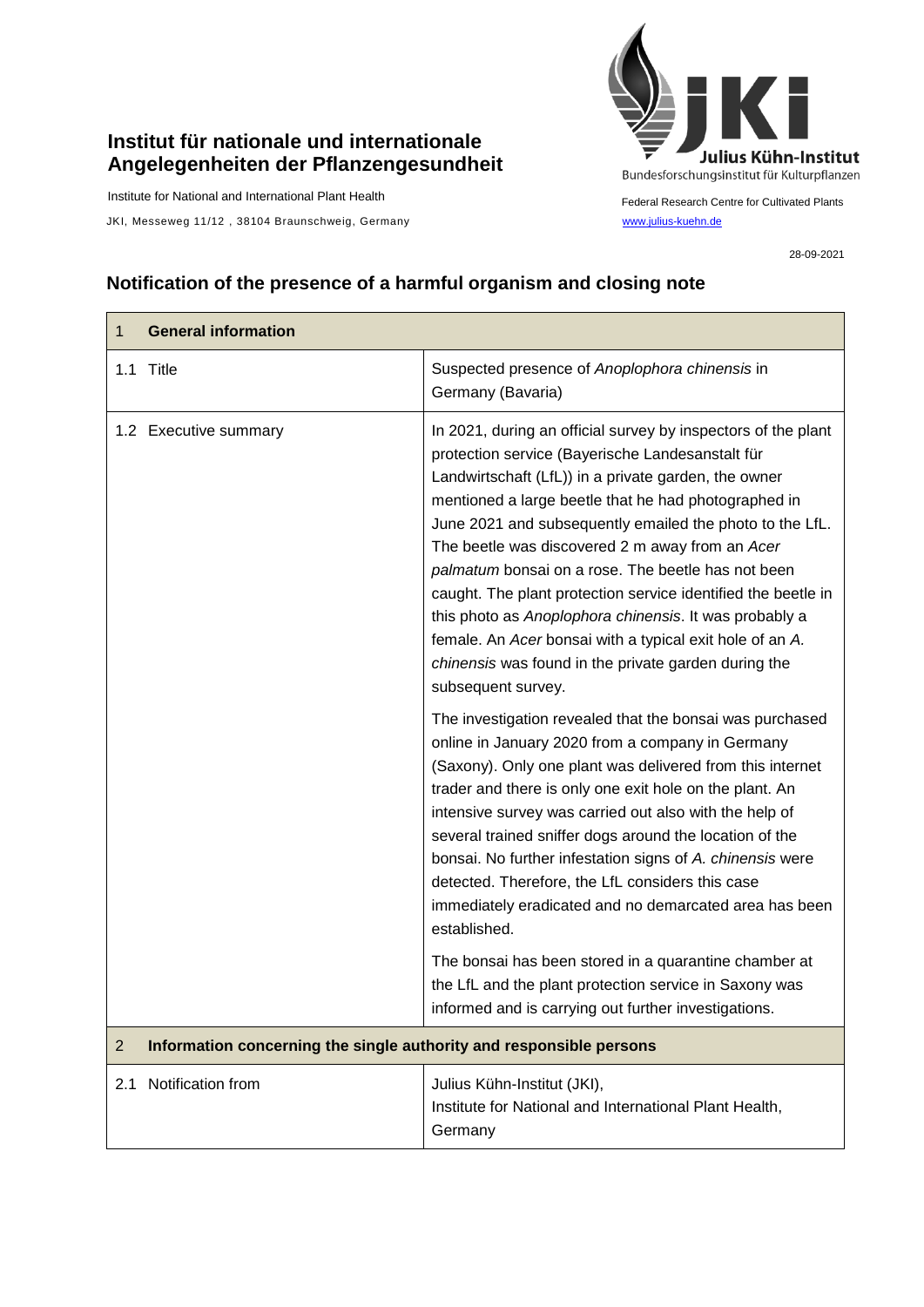|     | 2.2 Official contact:                                                                                                                 | Katrin Kaminski,<br>Tel: +49(0)531 299 3378, outbreaks@julius-kuehn.de                                                                                                                                                                                                                     |  |
|-----|---------------------------------------------------------------------------------------------------------------------------------------|--------------------------------------------------------------------------------------------------------------------------------------------------------------------------------------------------------------------------------------------------------------------------------------------|--|
| 3   | <b>Location</b>                                                                                                                       |                                                                                                                                                                                                                                                                                            |  |
| 3.1 | Location                                                                                                                              | In Bavaria                                                                                                                                                                                                                                                                                 |  |
| 4   | Reason of the notification and the pest status                                                                                        |                                                                                                                                                                                                                                                                                            |  |
| 4.1 | First finding in Germany or in the area                                                                                               | Suspected appearance of the pest in part of the territory of<br>Germany, in which its presence was previously unknown.                                                                                                                                                                     |  |
|     | 4.2 Pest status of the area where the<br>harmful organism has been found<br>present, after the official confirmation.                 | Absent: Pest found present but eradicated                                                                                                                                                                                                                                                  |  |
|     | 4.3 Pest status in Germany before the<br>official confirmation of the presence, or<br>suspected presence, of the harmful<br>organism. | Absent: Pest eradicated                                                                                                                                                                                                                                                                    |  |
|     | 4.4 Pest status in Germany after the<br>official confirmation of the presence of<br>the harmful organism.                             | Absent: Pest eradicated                                                                                                                                                                                                                                                                    |  |
| 5   | Finding, sampling, testing and confirmation of the harmful organism                                                                   |                                                                                                                                                                                                                                                                                            |  |
| 5.1 | How the presence or appearance of<br>the harmful organism was found.                                                                  | Phytosanitary inspection of any type.<br>On 26th June 2021, a private person took a photo of the<br>beetle and showed it to the inspectors of the plant<br>protection service on 13 <sup>th</sup> August while the plant protection<br>service was visiting the garden for another survey. |  |
|     | 5.2 Date of finding:                                                                                                                  | 13-18-2021                                                                                                                                                                                                                                                                                 |  |
|     | 5.3 Name and address of the Laboratory                                                                                                | Bayrische Landesanstalt für Landwirtschaft (LfL) – Institut<br>für Pflanzenschutz<br>Lange Point 10<br>85354 Freising<br>Germany                                                                                                                                                           |  |
|     | 5.3 Diagnostic method                                                                                                                 | Morphological based on a photo, no specimen available                                                                                                                                                                                                                                      |  |
|     | 5.4 Date of official confirmation of the<br>harmful organism's identity.                                                              | 22-08-2021                                                                                                                                                                                                                                                                                 |  |
| 6   | Infested area, and the severity and source of the outbreak in that area                                                               |                                                                                                                                                                                                                                                                                            |  |
| 6.1 | Characteristics of the infested area<br>and its vicinity.                                                                             | Open air - other: private garden<br>Plant already planted, not to be reproduced or moved.                                                                                                                                                                                                  |  |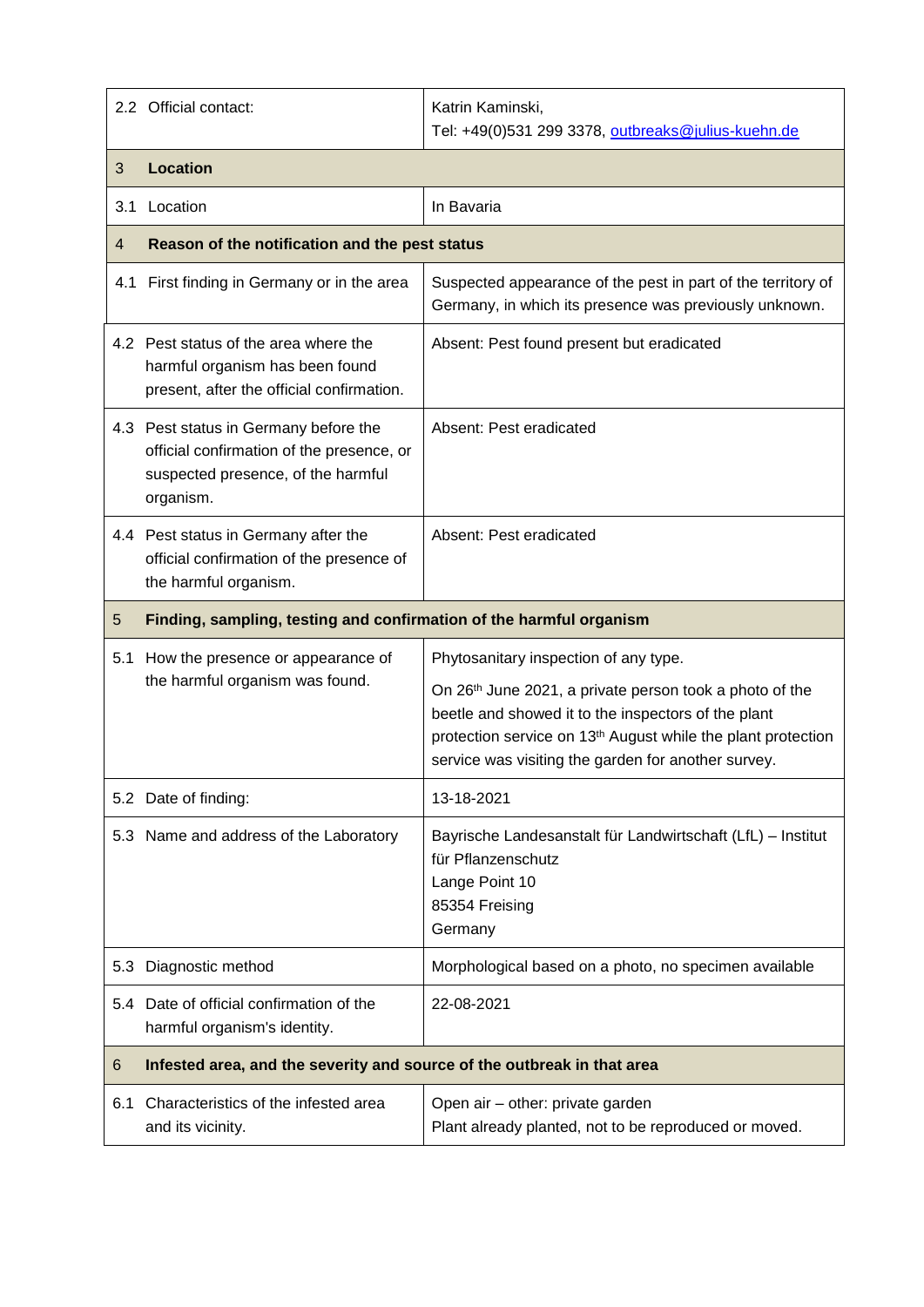|                | 6.2 Host plants in the infested area and its<br>vicinity        | Acer palmatum                                                                                                                                                                                                                                                                                                                                                                                                                                                                                                      |
|----------------|-----------------------------------------------------------------|--------------------------------------------------------------------------------------------------------------------------------------------------------------------------------------------------------------------------------------------------------------------------------------------------------------------------------------------------------------------------------------------------------------------------------------------------------------------------------------------------------------------|
| 6.3            | Infested plant(s), plant product(s) and<br>other object(s).     | Acer palmatum (1 pce)                                                                                                                                                                                                                                                                                                                                                                                                                                                                                              |
|                | 6.4 Severity of the outbreak.                                   | Only one beetle hatched from the infested bonsai plant.<br>No other beetles could be found and therefore it is<br>considered as a single finding without any establishment<br>of the pest.                                                                                                                                                                                                                                                                                                                         |
|                | 6.5 Source of the outbreak                                      | The infested plant was purchased from an internet trader<br>located in Germany (Saxony). Trace-back investigations<br>were started. The trader was not registered by the plant<br>protection service. According to preliminary information<br>from the plant protection service in Saxony, the Acer<br>bonsai was imported from a third country via another<br>Member State. Trace-back and forward investigations<br>related to the internet trader are ongoing.                                                  |
| $\overline{7}$ | <b>Official phytosanitary measures</b>                          |                                                                                                                                                                                                                                                                                                                                                                                                                                                                                                                    |
| 7.1            | Adoption of official phytosanitary<br>measures.                 | Official phytosanitary measures have been taken. No<br>demarcated area was established.                                                                                                                                                                                                                                                                                                                                                                                                                            |
|                |                                                                 | The surrounding was investigated intensively including<br>with sniffer dogs. The garden owner only took a photo of<br>one single beetle. The infested bonsai plant was still in the<br>garden and showed only one exit hole. It was concluded<br>that A. chinensis could not establish at this location and is<br>considered eradicated. The bonsai plant has been stored<br>safely in a quarantine chamber at the LfL and trace-back<br>investigations were started to find the source of the<br>delivered plant. |
|                | 7.2 Date of adoption of the official<br>phytosanitary measures. | 23-08-2021                                                                                                                                                                                                                                                                                                                                                                                                                                                                                                         |
| 7.3            | Objective of the official phytosanitary<br>measures.            | Eradication                                                                                                                                                                                                                                                                                                                                                                                                                                                                                                        |
|                |                                                                 |                                                                                                                                                                                                                                                                                                                                                                                                                                                                                                                    |
| 7.4            | Measures affecting the movement of<br>goods.                    | Measures do not affect import into or movement within the<br>Union of goods.                                                                                                                                                                                                                                                                                                                                                                                                                                       |